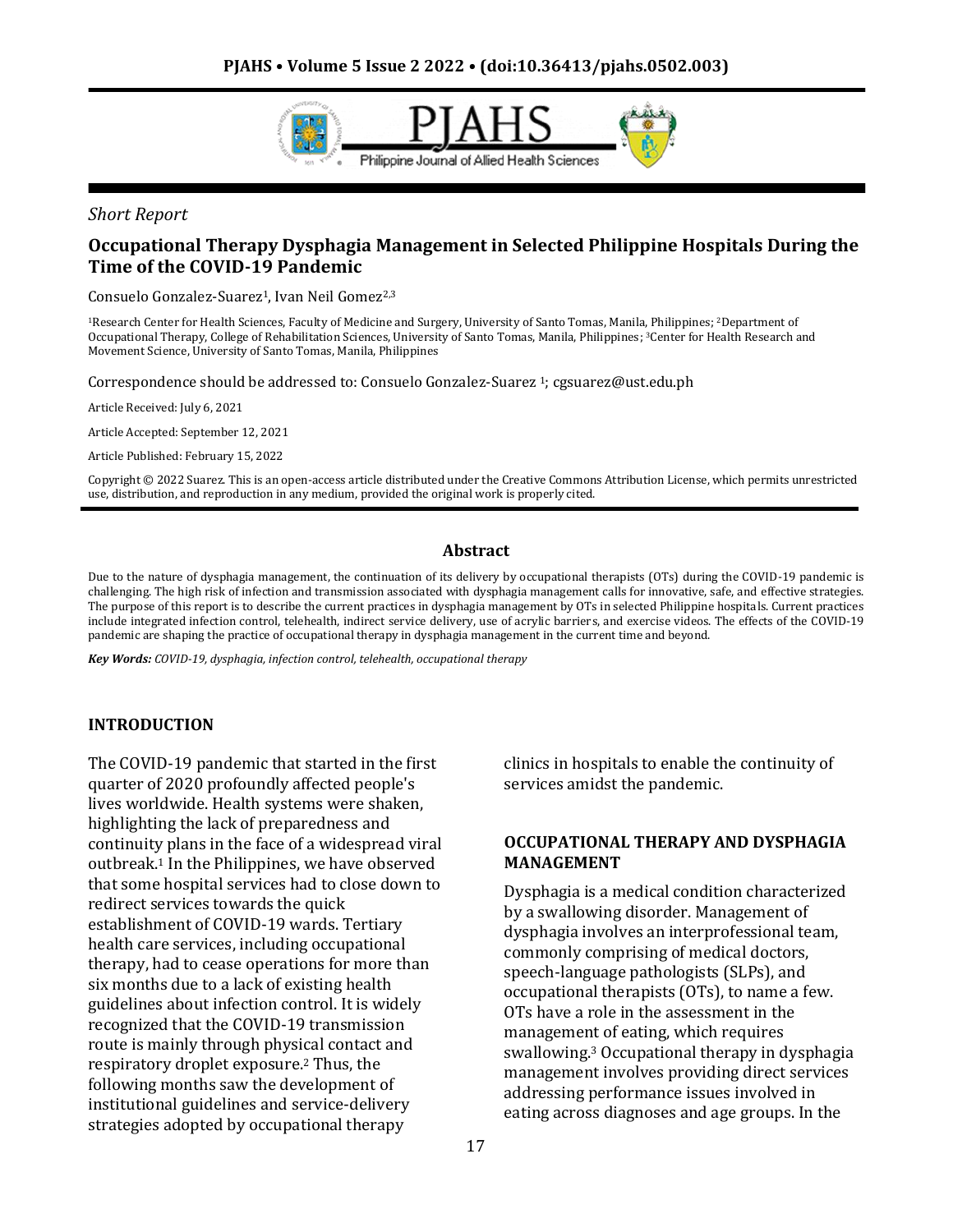Philippines, dysphagia management occurs in hospitals, clinics, or in the clients' homes. While dysphagia management is a team approach, direct therapeutic services have mainly been referred to OTs due to the lack of SLPs in the Philippines.4-5 Hospital-based OTs working with adult and elderly clients manage dysphagiarelated problems at bedside or in the clinic. Due to the sudden and profound effect of the COVID-19 pandemic, occupational therapy services in hospital settings had to cease operations for several months until guidelines and strategies were developed to manage infection control. Nevertheless, the Filipino clients' need for occupational therapy services continues and has been evident.

Continuation of occupational therapy is needed, but with consideration on infection control and within local and institutional health guidelines<sup>6-7</sup> because dysphagia management is a noninvasive aerosol producing procedure that might cause OTs to be in contact with viral particles. When occupational therapy services resumed, operations were scaled down, affecting the number of clients served and clinic hours. Furthermore, most clients needing dysphagia management are elderly people who have diseases such as cerebrovascular accident, coronary disease, or respiratory disease, increasing their risks of developing a severe form of COVID-19.<sup>8</sup> Herein, we describe the current dysphagia management practices recounted by occupational therapy managers among three tertiary hospitals within the National Capital Region of the Philippines.

# **OCCUPATIONAL THERAPY DYSPHAGIA MANAGEMENT DURING THE COVID-19 PANDEMIC IN THE PHILIPPINES**

During hospital-based occupational therapy services suspension, occupational therapy staff members had to be re-assigned to other infection control-related duties (i.e., triage, infection control). These experiences have provided them with the knowledge and skills necessary to help develop their own institutional guidelines and develop strategies aimed at the resumption and continuation of hospital-based services amidst the pandemic. However, when this report was written, most hospitals offering occupational

therapy were limited to the provision of services among COVID-19 negative clients. The succeeding section identifies the most common and interesting occupational therapy practices in dysphagia management during the COVID-19 pandemic among several tertiary hospitals.

### **Enforcing infection control guidelines.**

Standard precautions involve strategies to decrease the risk of infection and transmission of pathogens.<sup>9</sup> Previous practice in dysphagia management before the pandemic minimally involved the use of a surgical mask and gloves.10 However, the current practice now involves using other protective personal equipment (PPE) such as face shields, long-sleeved gowns and aprons, and surgical caps.8,10 During the period of service cessation, OTs have been educated on current guidelines on infection control. Thus, dysphagia management practices now include stringent procedures of sterilization and disinfection. Occupational therapy practice has now adopted strict hand hygiene before and after treatment, ultraviolet radiation area in the clinic used for sterilization of PPEs, installation of high-efficiency particulate air filters inside treatment areas, and frequent sterilization of the clinic following recommended practices.8,11,12 Feeding utensils and food used in dysphagia management come from the hospital's dietary services, where standard cleaning and sterilization procedures are performed (i.e., use of water with detergent or chemical cleaners, utensil washer-sanitizer, sterilization of metal utensils in a high-temperature water bath, disinfection of plastic utensils in disinfecting solution).

Pre-pandemic, occupational therapy referrals for dysphagia management come from physiatrists. However, at present, clients must be cleared by the hospital's infection control committee (IPCC) as COVID-negative. An additional triage is performed in hospital-based clinics to further screen clients who are suspected of having the infection. Nevertheless, OTs must have a working knowledge of laboratory results (i.e., complete blood count (CBC), chest x-ray (CXR)) when receiving referrals. They must be able to monitor the client's condition and vital signs to decide whether sessions can continue or be deferred. Working closely and collaboratively with institutional infection specialists, OTs contribute,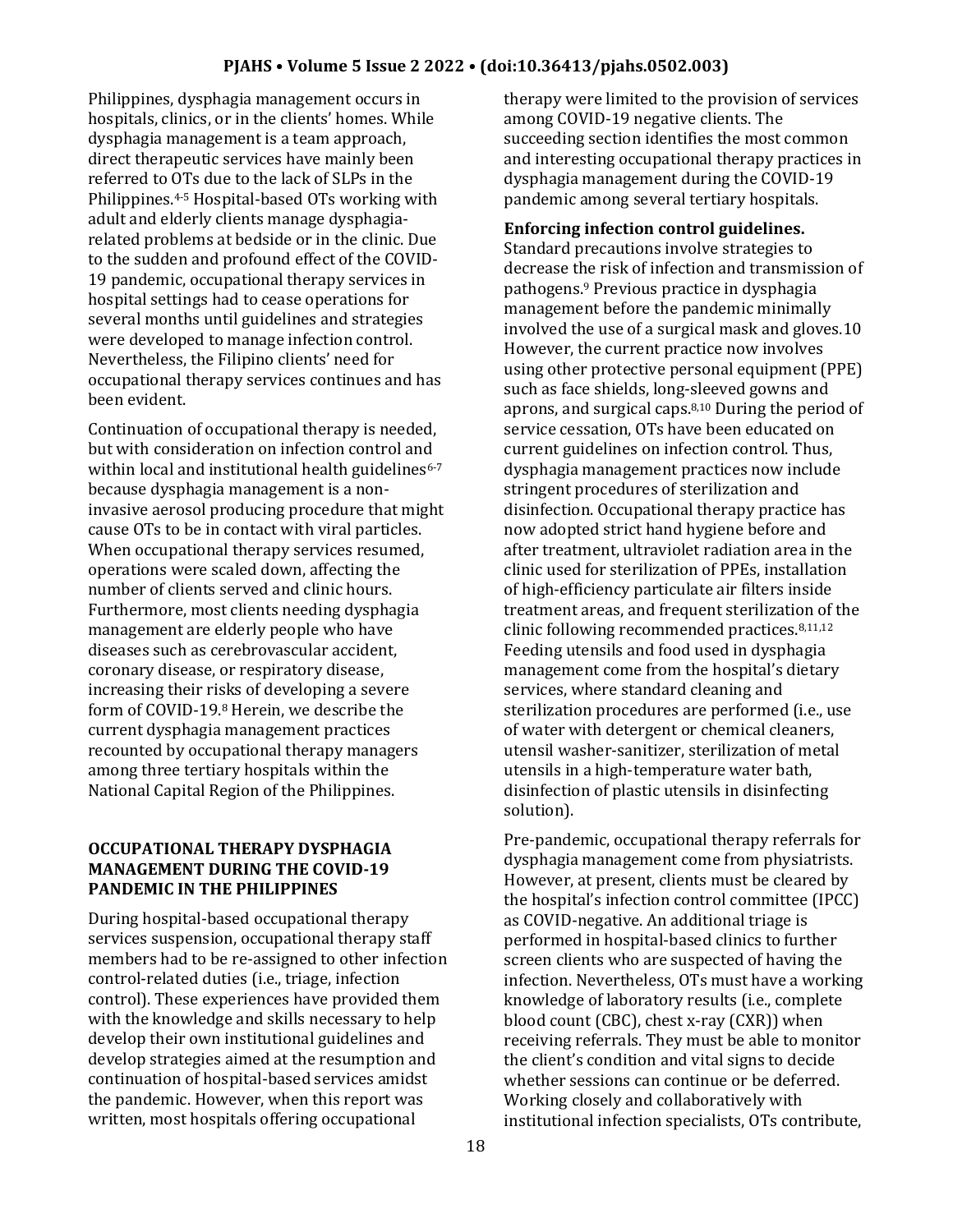implement, monitor, and provide feedback on the procedural algorithm enforced in the hospital.

Recently, changes in the health protocol in hospitals are being implemented by their respective IPCC because of the possible surge of COVID-19 infection last December 2020. More stringent measures are being implemented to prevent the possible infection of health workers. At present, for a client to receive dysphagia management, they must have a negative reverse transcription-polymerase chain reaction with supporting laboratory results (i.e., CBC, CXR) and standard symptom monitoring measures (i.e., temperature checks, oxygen saturation, clientreported symptoms), and have been endorsed by the hospital IPCC. These pre-requisites likewise extend to a designated caregiver assigned to accompany the client during therapy sessions. These tests need to be repeated and updated every two to four weeks.

**Use of telehealth.** Telehealth in occupational therapy refers to the use of information and communication technologies needed to deliver services.<sup>13</sup> In the Philippines, due to the increasing infection rate at the start of the pandemic, telehealth was suggested to be adopted for the safe continuation of occupational therapy service delivery.<sup>6</sup> During the periods of clinic cessation (or when clients cannot physically acquire services), OTs met their clients in the virtual environment. OTs provided synchronous dysphagia management, which included: thermotactile stimulation (i.e., anterior faucial arches were stimulated using a Q-tip dipped in iced water), oral-pharyngeal exercises (i.e., performed facial, buccal, oral, and lingual exercises), and when appropriate, trial feeding (i.e., graded presentation of varying texture of foods and liquids) and medicine swallowing (i.e., practiced training on swallowing liquid and solid medicines). This was facilitated by coaching the client and caregiver on how these are executed.

Pre-pandemic, dysphagia management has mainly been conducted in an in-person face-toface session, which consisted of laboratory procedures, physical and cognitive evaluation, and delivery of direct services.<sup>10</sup> With the restrictions faced by Filipino OTs because of the COVID-19 pandemic, telehealth approaches were

explored to provide continuity of dysphagia management, albeit in a virtual environment. The current telehealth practices adopted by OTs reported herein are moving towards universal strategies to evolve traditional dysphagia management into a telehealth form of practice in the new normal.12,14

**Education, coaching, and supervision**. Due to the high-risk mode of viral transmission associated with COVID-19, hospital guidelines recommend shorter direct contact with clients. Indirect interventions should be considered, where the OT services are provided to a client's family member or caregiver. Thus, in order to facilitate dysphagia management, OTs have adopted the role of educator and coach. As an educator, Filipino OTs taught clients, their families, and caregivers about feeding interventions and strategies. This is accomplished by demonstrating the strategies first and then asking the client or caregiver to provide a return demonstration. OTs provided feedback and standby assistance as necessary.

On the other hand, coaching involved indirect service provision, accomplished through electronic mails, phone calls, short messaging services, or direct messages through social media sites. The OTs provided recommendations (e.g., strategies, resources, exercise gradations). Supervision of client cases has likewise evolved to using novel communication strategies (e.g., video conferencing, direct messages through social media sites) to monitor clients' progress and any issues arising during the periods when direct face-to-face dysphagia management was unavailable. These are indirect interventions in contrast to previous practices, where the OT delivers the intervention. This was a welcome change because clients are enabled to participate in eating more independently in their contexts.

Continuity of rehabilitation at home has been a challenge in the management of dysphagia. Hence, OTs provided caregiver education as part of their occupational therapy session among clients with dysphagia. What we see these days is a shift in focus and underscores the invaluable role of caregivers.<sup>15</sup> Provision of indirect occupational therapy interventions that aim to empower caregivers with knowledge and skills to ensure dysphagia management continuity in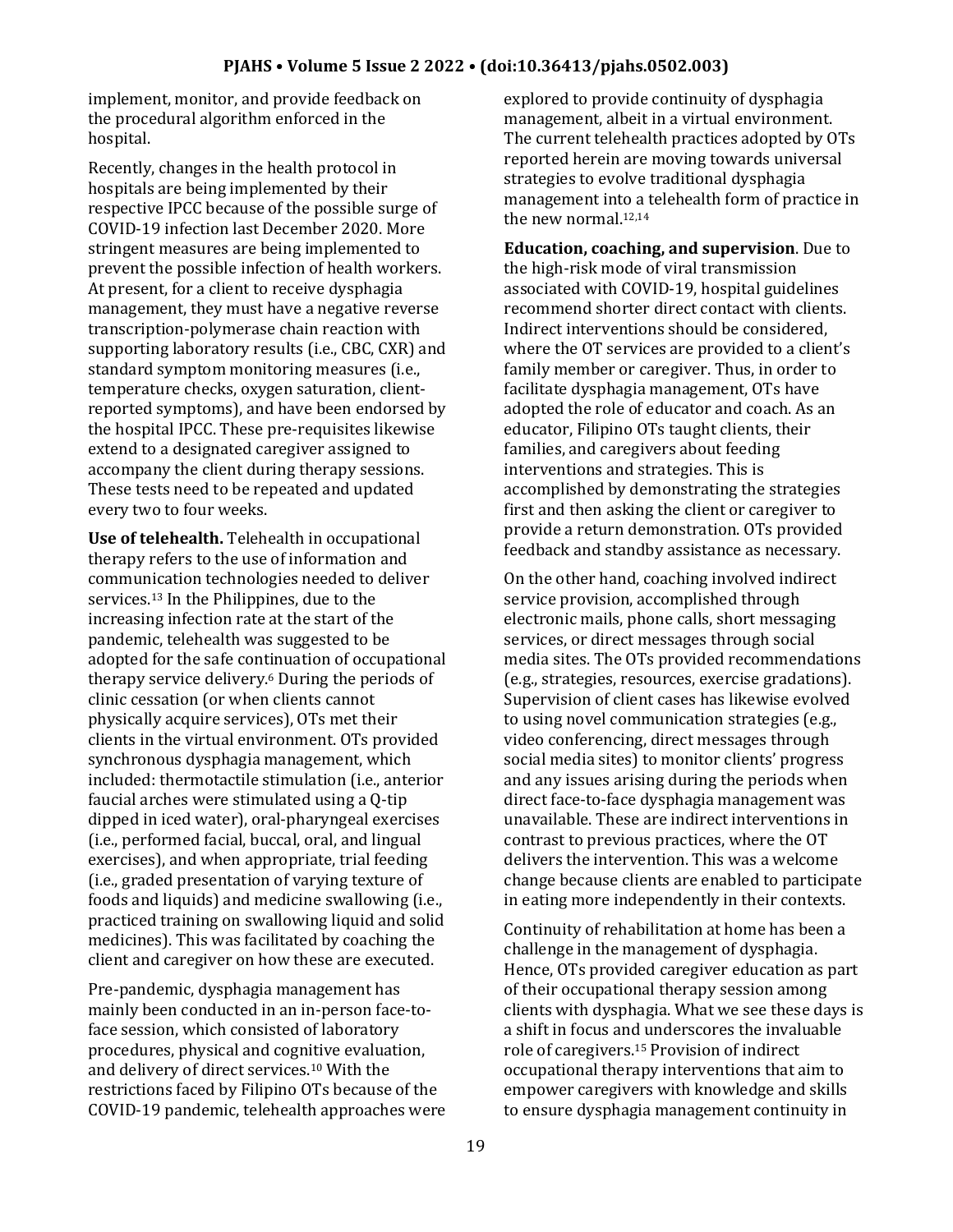place should be the prevailing standard henceforth.

**Use of acrylic barriers**. Dysphagia management exposes both OTs and the client to the risk of droplet infection due to close contact with oralpharyngeal musculatures. In order to facilitate the delivery of dysphagia intervention, OTs developed an acrylic barrier used during face-toface sessions (Fig. 1). Inspired by the swabtesting booths used in COVID-19 testing, these barriers enabled the delivery of close-contact dysphagia intervention but reducing the risk for viral infection or transmission.

**Fig. 1.** Occupational therapists using an acrylic barrier during dysphagia management (simulated).



The use of acrylic barriers to prevent COVID-19 related infection has been reported elsewhere.16- <sup>17</sup> However, recent evidence supports aerosol transmission of the SARS-CoV-2 virus, especially in indoor spaces.<sup>2</sup> The evidence on whether acrylic barriers provide the needed protection to prevent virus transmission during dysphagia management will need to be explored. Nevertheless, this practice highlights the innovative minds of OTs to support continuity of dysphagia management among their clients during the COVID-19 pandemic.

**Video-assisted oral-pharyngeal exercises.**  Oral-pharyngeal musculature is necessary for swallowing. However, with the risk of COVID-19 infection and transmission, OTs are mandated to wear surgical masks all the time. This prevents the demonstration of facial and buccal exercises. OTs use video resources (e.g., self-produced,

curated YouTube videos, Dynamed resources) to enable this intervention (Fig. 2). OTs had to look for either available resources on the internet, or in some cases, produced their video materials where the camera is focused on facial or buccal features while performing different exercises. In cases when face-to-face dysphagia management is permitted, these sessions were recorded by the client's caregiver. These videos were shared with the client and their families to practice the exercises at home.

#### **Fig. 2.** Sample of curated YouTube videos used for video-assisted oral-pharyngeal exercises (Source: UHN Patient Education.

https://www.youtube.com/user/UHNPatientEducati on).



Previous research recommended using video exercises to support dysphagia management, especially after discharge<sup>18</sup> even before the pandemic. Its utility and relevance have been more evident in the current times.12,14 OTs must be guided by the best available evidence when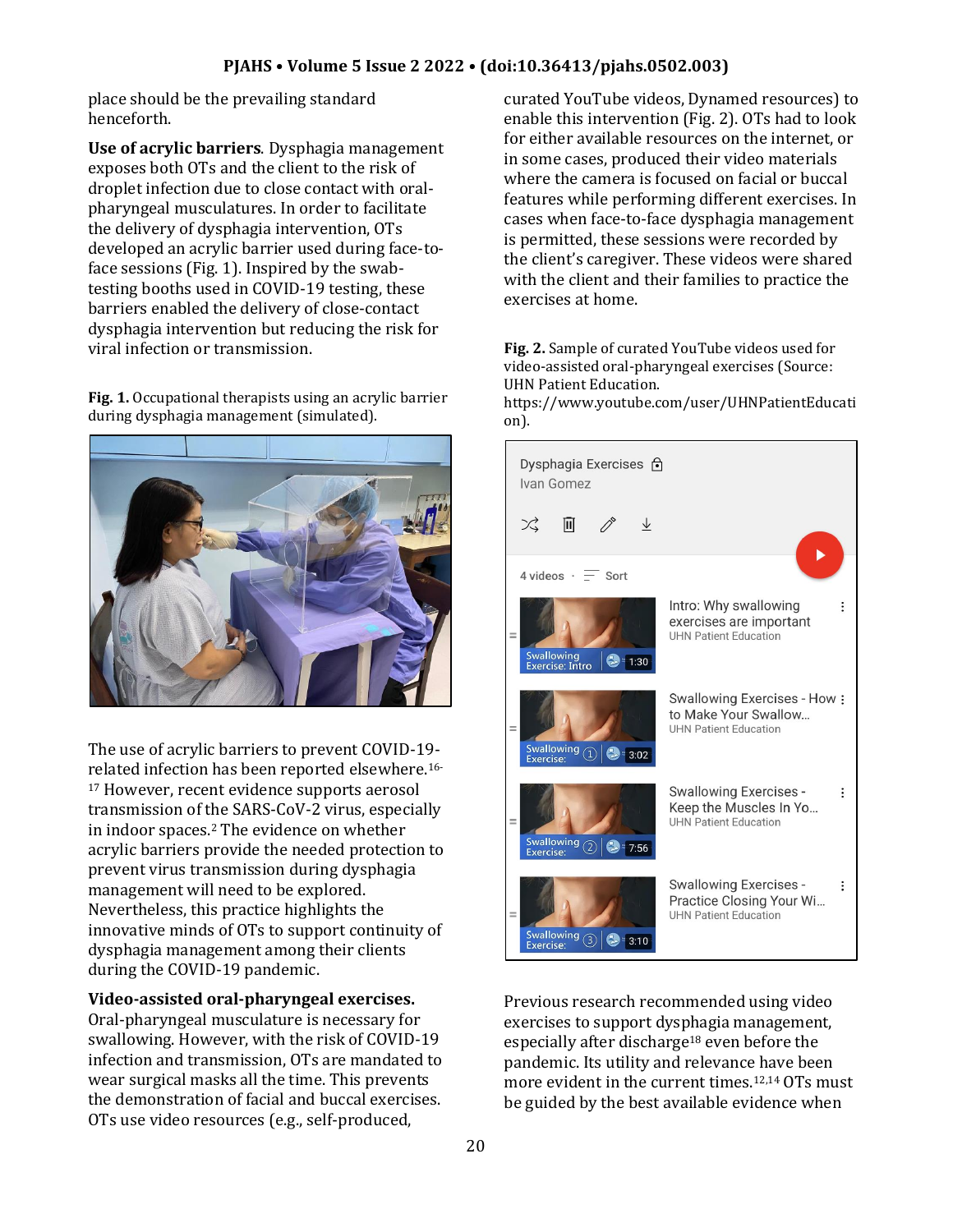### **PJAHS • Volume 5 Issue 2 2022 • (doi:10.36413/pjahs.0502.003)**

recommending video-assisted oral-pharyngeal exercises.

### **IMPACT TO PRACTICE**

The effects of the COVID-19 pandemic on individuals' health and well-being are shaping how OTs respond to global health issues.<sup>13</sup> Local strategies to ensure the safe delivery of occupational therapy services are needed.7 The use of various forms of technology is evident in extending the continuity of occupational therapy services across contexts. These innovative strategies informed by evidence and local knowledge may eventually become the status quo in the "new normal." While the scientific community is continuously learning new things about COVID-19, standard precautions for infection control and the role of occupational participation in one's health and well-being remains. Therefore, there will be a need to synthesize practices from other hospitals and share these experiences at a national level to develop a uniform approach to the situation and reach an agreeable consensus. The practices in selected Philippine hospitals reported in this article may help in considering options to enable safe, effective, and relevant dysphagia management in the current time or even beyond.

The dysphagia management practices described in this article provide insight into how Filipino OTs responded to restrictions brought about by the COVID-19 pandemic on the delivery of occupational therapy services. While these practices enabled the continuation of dysphagia management for the Filipino clientele, it likewise presented approaches to modifying policies and processes for the safety and protection of OTs working in hospital-based settings. A key finding is the renewed focus on the importance of caregiver education as an adjunct strategy to ensure continuation of dysphagia management to support clients' participation in feeding occupations in their own contexts. This has implications on the timing of caregiver education that should be facilitated in parallel to direct dysphagia management so that families and caregivers are empowered and capacitated to continue intervention strategies in case of client discharge, whether planned or unplanned.

### **CONCLUSION**

Dysphagia management continued to be an essential service among OTs. The effect of the global COVID-19 pandemic has shaped how occupational therapy services in Philippine hospitals were delivered safely and effectively. In order for occupational therapy dysphagia management to continue, Filipino OTs integrated infection control into their intervention session, used telehealth approaches, employed indirect service delivery through education and coaching, used acrylic barriers during face-to-face sessions, and provided exercise videos for clients and their caregivers to practice at home.

The effects of the COVID-19 pandemic are shaping the practice of occupational therapy in dysphagia management in the current time. Clinicians' expertise and client values may have differed, leading to context-specific dysphagia management practices. However, the response and strategies by Filipino OTs described in this report offer options to consider towards the development of best practices in dysphagia management in the time of the COVID-19 pandemic or even beyond.

## **Individual author's contributions**

All authors contributed equally.

### **Disclosure statement**

This paper received no specific grant funding.

### **Conflicts of interest**

The authors are part of the editorial board of PJAHS.

### **Acknowledgment**

The authors acknowledge the Apolinario Mabini Rehabilitation Center of the University of Santo Tomas Hospital, Department of Physical Medicine and Rehabilitation of the Our Lady of Lourdes Hospital, and the Department of Physical Medicine and Rehabilitation of the Philippine Heart Center.